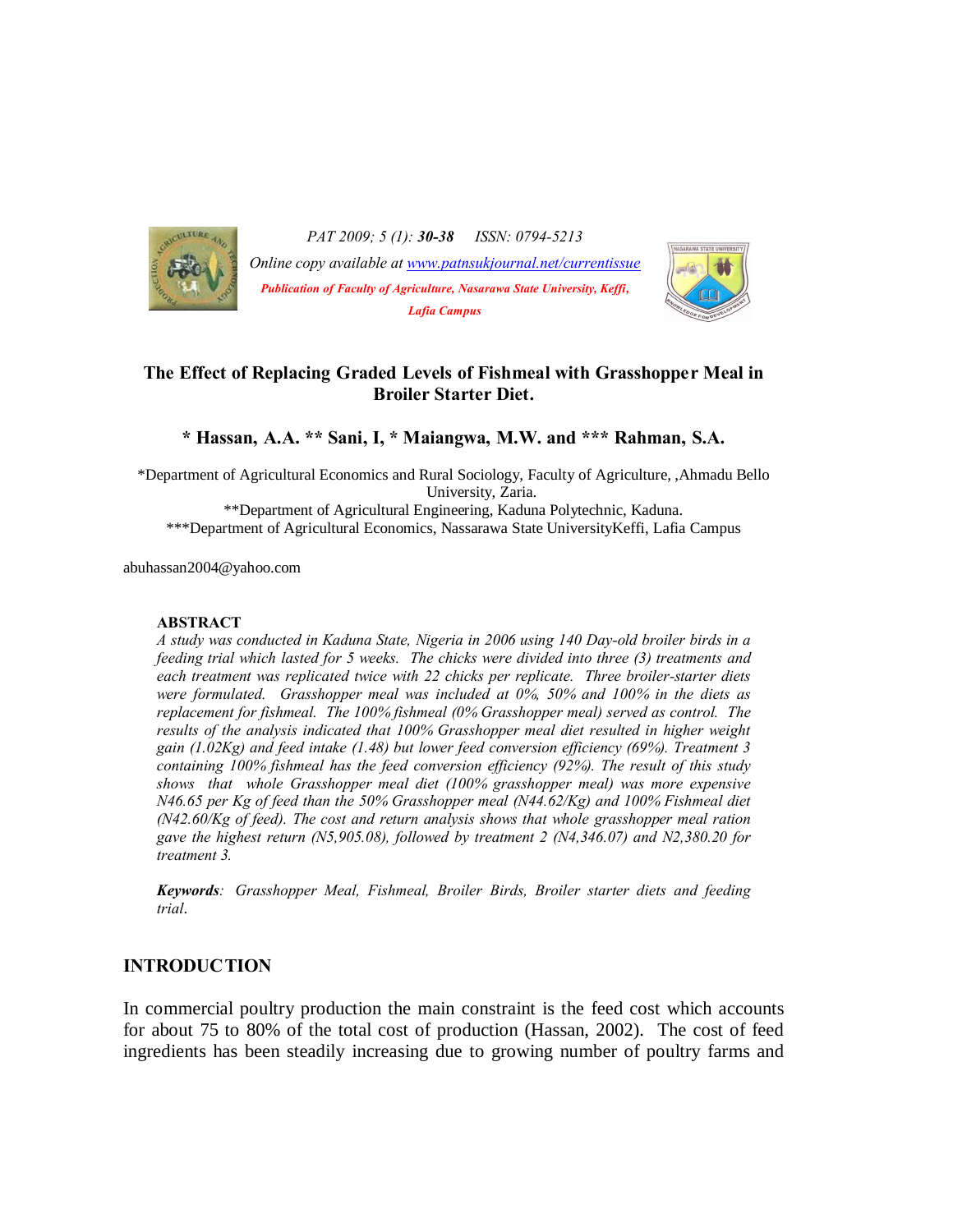feed compounding mills. In order to cut the high cost of feed, farmers need to learn how to compound feeds locally using the available feed ingredients. Fishmeal is a high protein feed stuff usually marketed at 65% crude protein (CP), but the CP content varies from 57 and 77% depending on the species of the fish used (Aduku, 1985).

According to (Ahmed, 1987), the importance of fish meal as feed stuff has been on the decline in many countries including Nigeria, because of relatively high cost, nonavailability, and at times, adulteration by feed suppliers which leads to heavy losses in poultry stocks. The commonest diseases which results from contaminated feed materials include Salmonellosis, fowl cholera etc. The replacement meal will help to eliminate these diseases. The grasshopper is available in the Northern part of the country at affordable price and will serve as a very good substitute for fishmeal both interms of cost, availability and quality. A strong economic incentive therefore exists for finding an alternative animal protein source for poultry feed in order to reduce the cost of feed and maximize the returns from poultry farming (Esonu et. al., 2003) and (Kekocha, 1985).

Grasshopper meal, according to (Nazneen et. al., 1995) has a high proportion of crude protein (537.60g per Kg Dry matter), ether extract (158.6g per Kg Dry matter) and is therefore a probable protein source for poultry feed, provided the price is reasonable. According to (Patrick, 1953), plant proteins are usually low in lysine and methionine which are critical on poultry diets. To prepare a poultry diet certain amounts of animal protein sources like fishmeal, blood meal and meat meal must be added to the diet in order to balance the deficiencies of the essential amino acids (Scott et. al., 1976). These amino acid sources supply some unidentified growth factors (Balton et. al., 1977). Fish meal is the only source of animal protein being used to overcome these deficiencies (Ahmed, 1987).

This study was conducted to assess the replacement value of graded level of fish meal with Grasshopper meal in broiler starter diets and the effect of this on growth performance. Indicators such as weight gain and feed intake as well as mortality rate and feed cost were analyzed using descriptive statistics.

## **MATERIALS AND METHODS**

### Procedure:

Two weeks before the arrival of the chicks, the brooding house and all the materials for the experiment were cleaned thoroughly, washed and disinfected. The brooding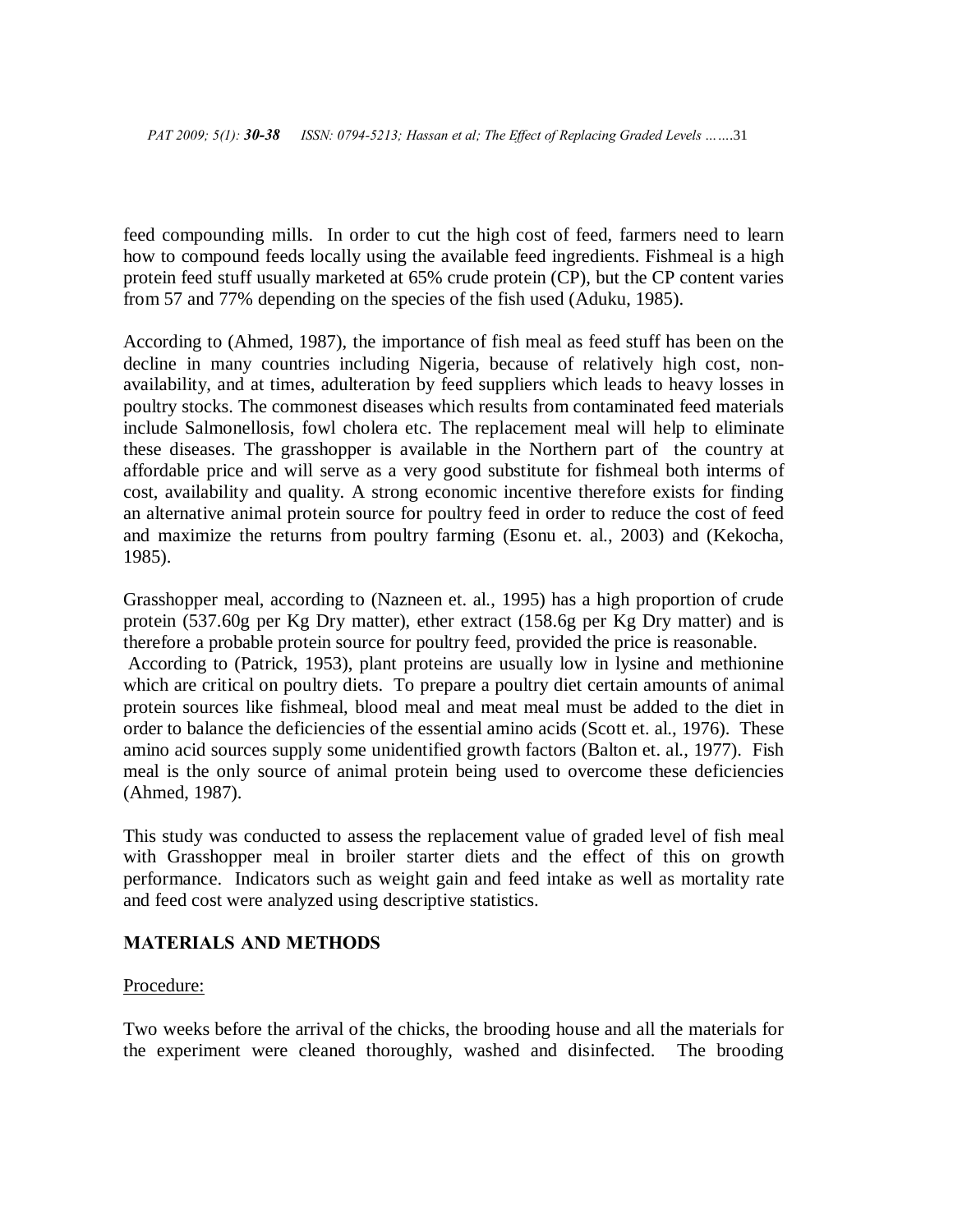*PAT 2009; 5(1): 30-38 ISSN: 0794-5213; Hassan et al; The Effect of Replacing Graded Levels ……*.32

facilities were then set up. The experiment was conducted with 140 unsexed Day-old broiler chicks ( $\delta$ Kabirö breed). The chicks were distributed in a completely randomized design of six pens. The weights of the chicks were approximately equal (30g). The chicks were divided into 3 treatments; each treatment was replicated twice with 22 chicks per replicate. Three broiler starter diets were formulated. Grasshopper was included at 0%, 50% and 100% in the diets as replacement for fish meal. Grasshopper meal at 100% replaced all the fish meal in the diet. The 100% fish meal diet served as control. The diets were formulated to contain 24% crude protein (this is the recommended crude protein content of a broiler starter diet) (1). All the feeds were isocaloric and isonitrogenous. Table 2 shows the percentage composition of the compounded feed.

### **Management Practice:**

The chicks were set on Newspapers spread on the floor of the poultry house. Broiler starter feed formulated was sprinkled on the floor and the medicated water with multivitamin was served adlibtum to the birds. Feed was also fed adlibtum throughout the period of the experiment. The room was well prepared and heat was supplied using 5 200 watts electric bulbs and also lantern and kerosene stoves so as to maintain a suitable brooding temperature for the chicks. The temperature requirement for broiler brooding is about 35 degree centigrade throughout the brooding period.

After the first seven days of brooding the feed was supplied in shallow feed troughs.

Water containers and feed troughs were washed thoroughly with soap every day. Labor was supplied by the researcher and a poultry attendant, the attendant was paid 4500 Naira as his wage for the duration of the study. The cost incurred during the experiment was recorded especially with regard to the feed ingredients used for the experiment. The cost of drugs and vaccines used were also recorded.

| Name of vaccine       | Dosage     | Means of Application | Age        |
|-----------------------|------------|----------------------|------------|
| Newcastle intraocular | $200$ dose | one drop in each eye | 1 day      |
| Gumboro               | <b>200</b> | in drinking water    | 2 weeks    |
| Newcastle Lasota      | <b>200</b> | in drinking water    | from 3 wks |

The following vaccination programme was adopted: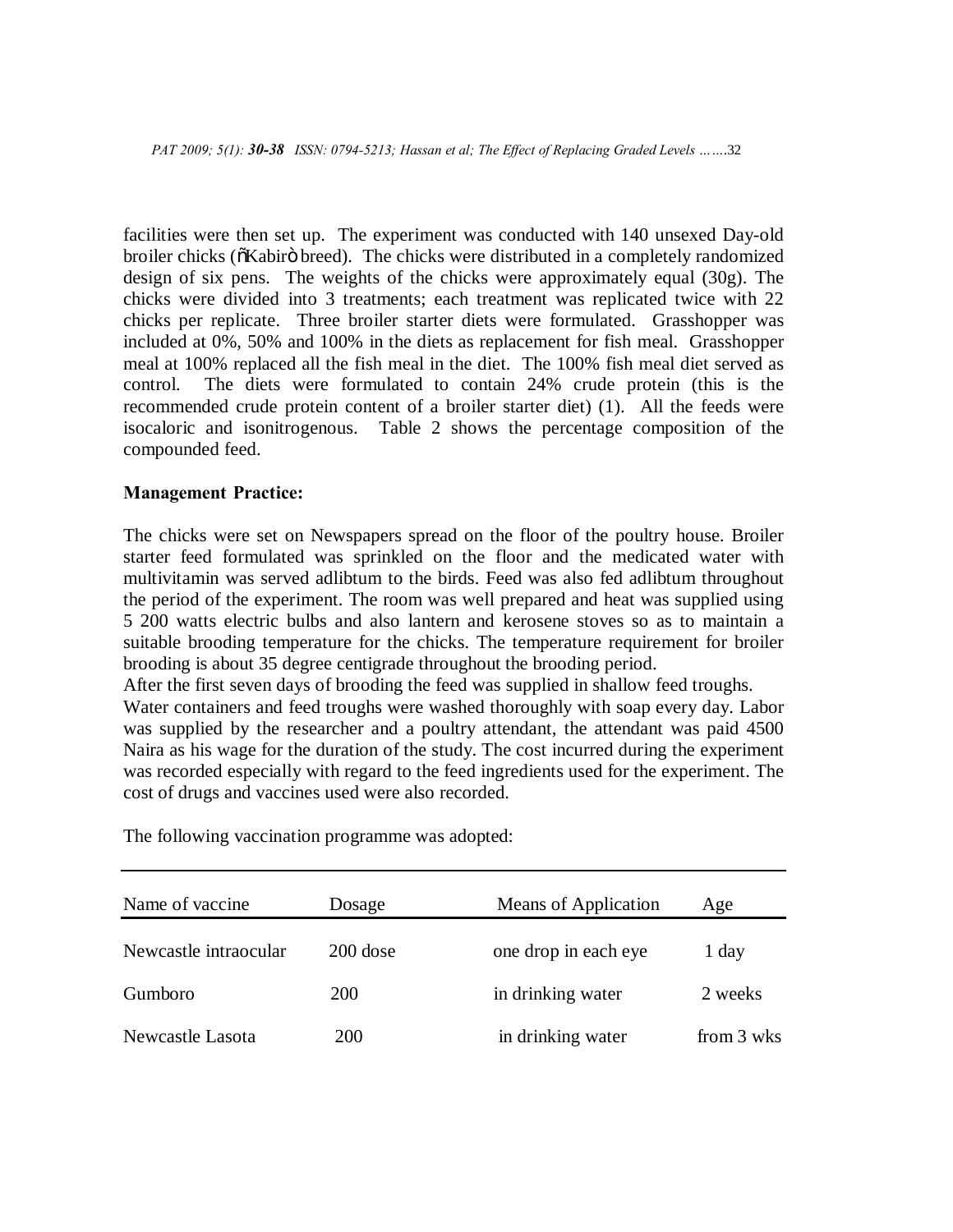Feeding: The formulated diets were weighed and then fed to each group of the birds in the different treatments. The weight of the feed left over the following morning was cleaned and re-weighed before adding more feed. The birds were weighed every morning and the weight recorded by treatment. This practice was repeated every day throughout the 5 weeks experimental period.

| <b>Ingredients</b>               | <b>100% GHM</b> | 50%GHM & 50% | 100%FM      |
|----------------------------------|-----------------|--------------|-------------|
|                                  | $\mathbf A$     | B            | $\mathbf C$ |
|                                  |                 |              |             |
| Maize                            | 45.0            | 45.0         | 45.0        |
| Maize Bran                       | 14.3            | 14.3         | 14.3        |
| G/nut Cake                       | 22.0            | 22.0         | 22.0        |
| Soyabean Cake                    | 5.0             | 5.0          | 5.0         |
| Fishmeal                         |                 | 2.5          | 5.0         |
| Grasshopper meal                 | 5.0             | 2.5          |             |
| Blood meal                       | 4.5             | 4.5          | 4.5         |
| Bone meal                        | 3.0             | 3.0          | 3.0         |
| Lysine                           | 0.30            | 0.30         | 0.30        |
| Methionine                       | 0.35            | 0.35         | 0.35        |
| Premix                           | 0.25            | 0.25         | 0.25        |
| Salt                             | 0.30            | 0.30         | 0.30        |
| Calculated feed Analysis         |                 |              |             |
| CrudeProtein (%)                 | 24              | 24           | 24          |
| Crude Fibre (%)                  | 4.55            | 4.35         | 4.14        |
| Ether extract $(\% )$            | 5.07            | 4.61         | 3.97        |
| Met. energy $(K \text{ cal}/Kg)$ | 2885.3          | 2885.3       | 2885.3      |
| Calcium $(\%)$                   | 1.40            | 1.45         | 1.49        |
| Lysine $(\%)$                    | 2.32            | 1.74         | 1.16        |
| Phosphorus (%)                   | 0.30            | 0.45         | 0.60        |

# Table 2: **Showing Percentage Composition of the Compounded Feed**

*Source: Laboratory Analysis (2006)*.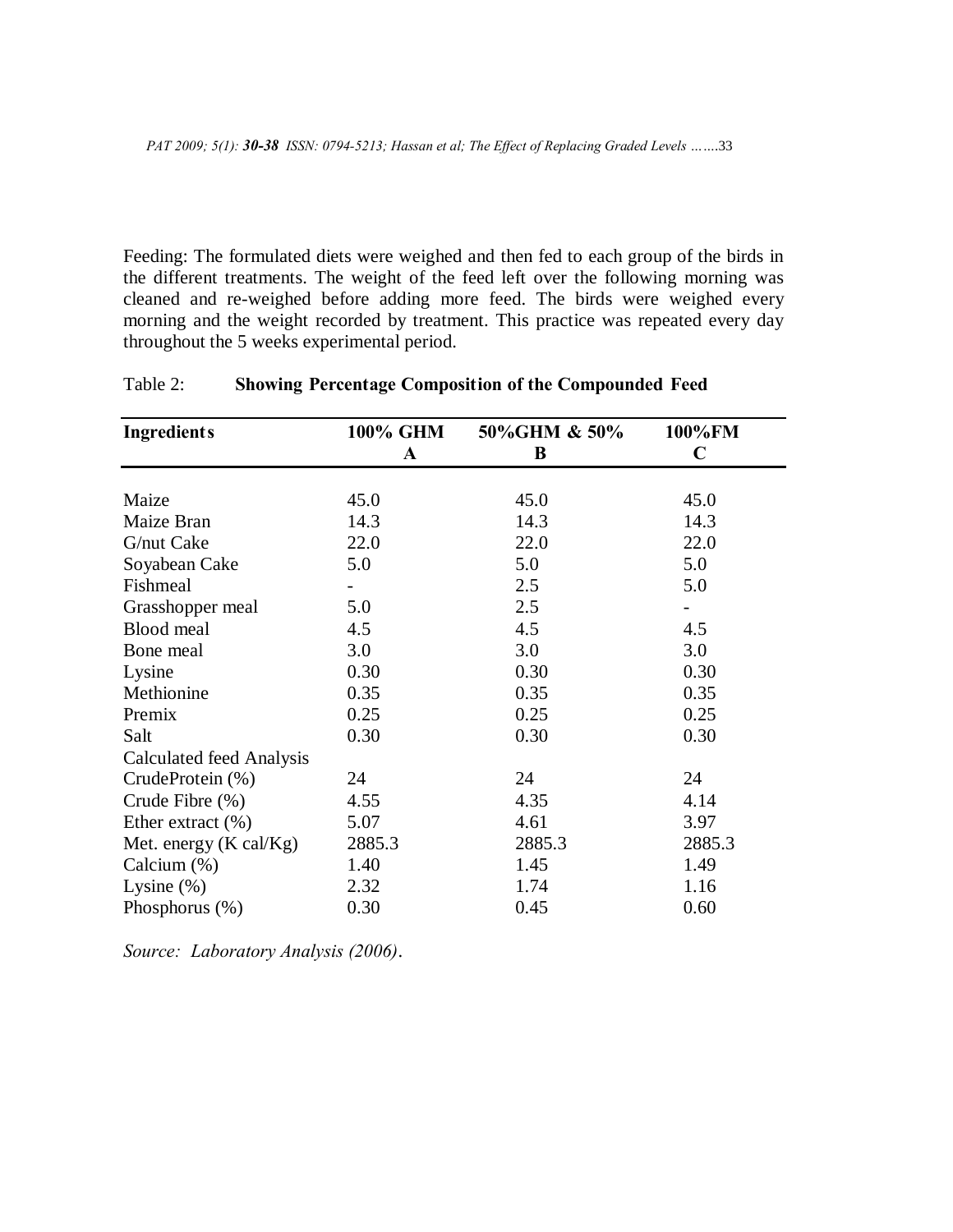### **Results and Discussion**

Average weight gain, feed intake, feed conversion efficiency, Feed Cost and Mortality.

The results shown in Table 3 indicate that the birds in treatment 1 recorded a higher weight gain (1.018kg) than the birds in treatments 2 (0.94Kg) and 3 (0.95kg). This could be as a result of higher feed intake of diet A compared to B and C (table 3) this may be as a result of higher crude protein content of this diet. This finding agrees with that of (osenfeld et. al., 1997) who reported that grasshopper meal constitute a high protein-rich concentrate that can be used as a protein supplement for broilers and that weight gain is as a result of feed digestibility and palatability, while (Oluyemi et. al., 1979) indicated that adequate nutrient intake like protein and energy level in the diets enhance proper growth and weight gain.

The birds in treatment 1 also showed a higher feed intake (1.48kg) than the birds in treatments 2 (1.18kg) and 3 (1.30Kg) (Table 3). The high feed intake in treatment 1 could be as a result of the slightly higher crude fiber content of the diet, as birds tend to consume more of a fibrous feed to satisfy their energy requirements. This agrees with the findings of (Ranjhan, 2001) that birds on high fiber diet tend to consume more of the feed to meet their requirements for growth and development. The higher intake of the feed in treatment 1 in addition could also be as a result of the greater aroma and palatability of the feed.

Feed conversion efficiency is an indictor of efficiency of feed utilization and form a basis for a quick check on profitability of a broiler farm (Kekoocha, 1985). Feed efficiency (Table 3) was found to be higher with birds in treatment 3 (92%) compared to birds in treatments 1 (69%) and 2 (80%).

Feed Cost (Table 3) in treatment 1 (100%) Grasshopper meal) was the highest (N46.65 per Kg) and was as a result of high cost of Grasshopper, as the Grasshopper had to be bought from Jigawa State. A kilogram weight of the Grasshopper cost about N500.

During the 5 weeks experimental period, mortalities were recorded only in the control pen (treatment 3), where four chicks died as a result of coccidiosis outbreak in this pen (Table 3).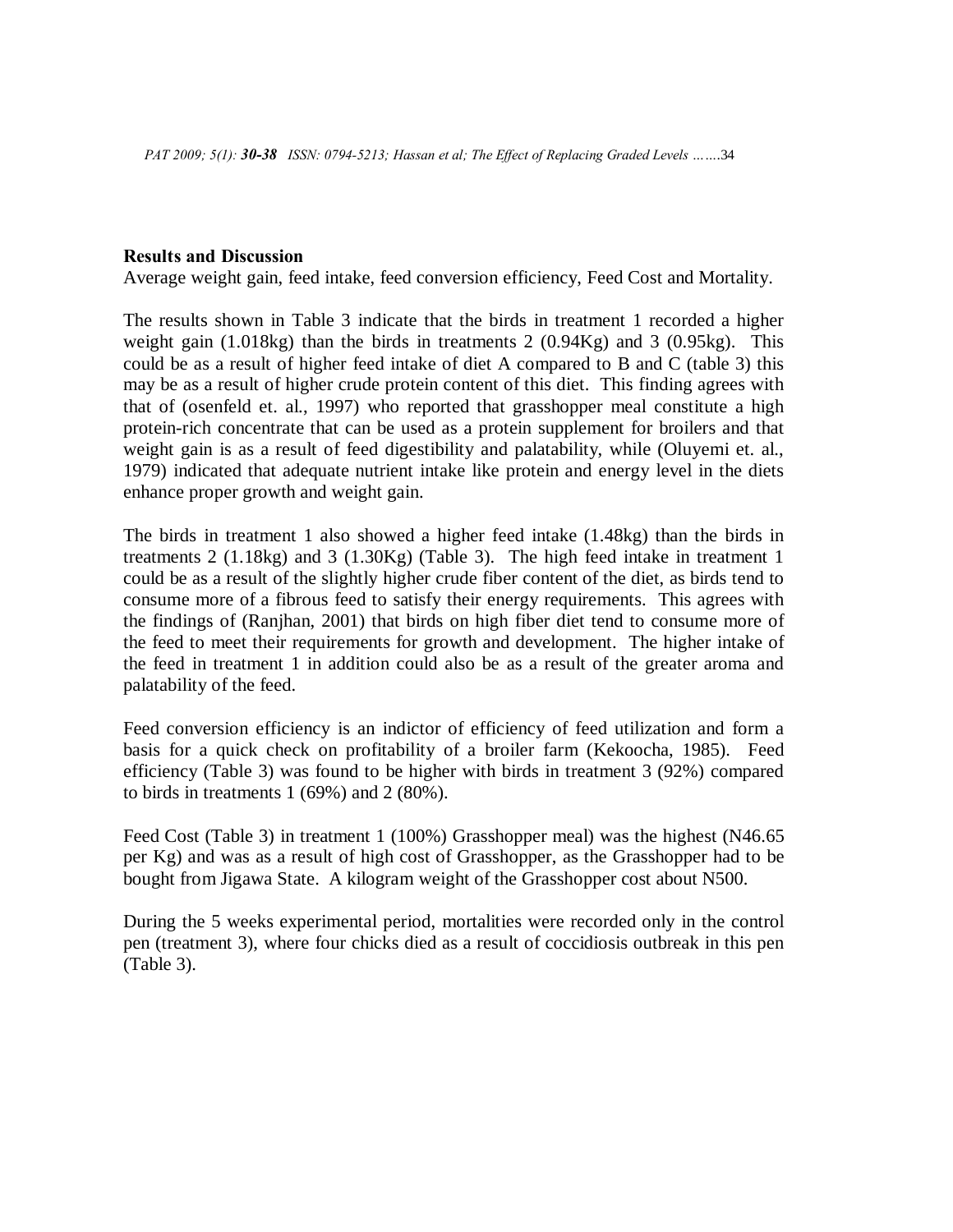# **Table 3: Showing Average Weight gain, feed intake, feed efficiency, feed cost and mortality among the 3 treatments.**

| Parameter<br>$(100\%)$ | Treatment $1(100\%)$ | Treatment 2 (50%GHM) Treatment 3 |              |
|------------------------|----------------------|----------------------------------|--------------|
| (Average)              | GHM)                 | 50% FM                           | 100% FM      |
| Initial Weight $(g)$   | 38                   | 38                               | 38           |
| Finial Weight (Kg)     | 1.06                 | 0.98                             | 0.99         |
| Weight gain $(Kg)$     | 1.02                 | 0.94                             | 0.95         |
| Feed intake $(Kg)$     | 1.48                 | 1.18                             | 1.030        |
| Feed efficiency (Kg)   | 0.69(69%)            | $0.80(80\%)$                     | $0.92(92\%)$ |
| Feed cost N/Kg         | 46.65                | 44.62                            | 42.60        |
| Mortality              |                      |                                  | 4            |

Source: Experimental data 2006

### **Cost and Return for Broiler production**

The total expenditure for broiler production in this study consist of Total Variable Cost (TVC), which comprises of feed, labour, DOC, medication, and utilities. The Total Revenue (TR) is the proceeds from the sale of the broiler birds after the experiment.

 $Total Return = Total return 6 Total Variable Cost$ 

The total return for the broiler production per 22 birds was highest for treatment 1 N5, 905.08, N4, 346.07 for treatment 2 and N2, 380.20 for treatment 3. The average price of each bird was N600, N580 and N580 for treatments 1, 2 and 3 respectively, table 5.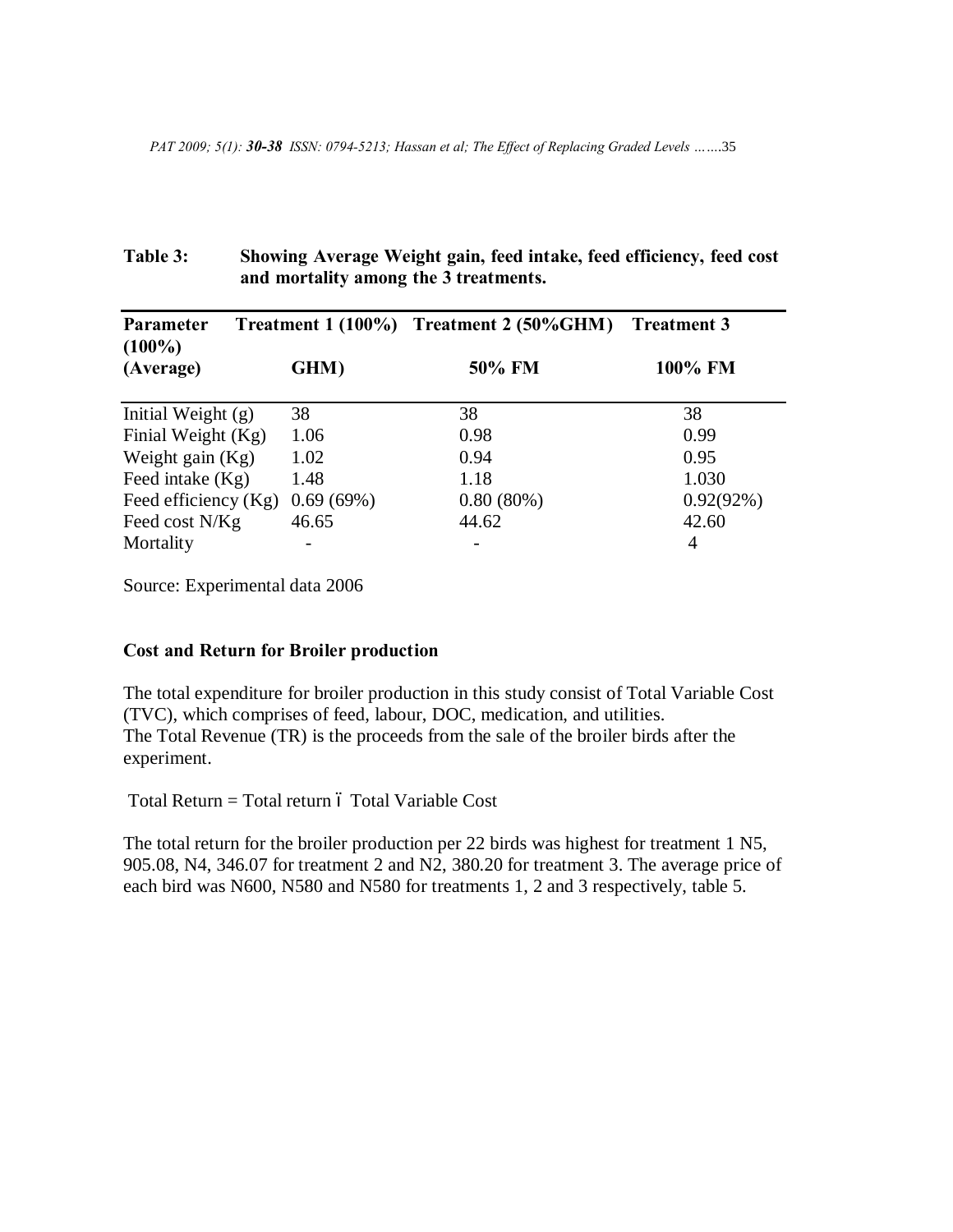| <b>Items</b>               | <b>Treatment 1</b> | <b>Treatment 2</b> | <b>Treatment 3</b> |
|----------------------------|--------------------|--------------------|--------------------|
| Returns $(R)$              |                    |                    |                    |
| Sales of broiler           | 13,464.00          | 11,994.40          | 9,910.00           |
| <b>Variable Costs</b>      |                    |                    |                    |
| Feed                       | 1,518.92           | 1,158.33           | 789.80             |
| Labour                     | 1,500.00           | 1,500.00           | 1,500.00           |
| DOC                        | 2,640.00           | 2,640.00           | 2,640.00           |
| <b>Medications</b>         | 1 250.00           | 1,400.00           | 1,650.00           |
| <b>Utilities</b>           | 950.00             | 950.00             | 950.00             |
| <b>Total Variable Cost</b> | 7,558.92           | 7,648.33           | 7,529.80           |
| (TVC)                      |                    |                    |                    |
| <b>Total Return</b>        | 5,905.08           | 4,346.07           | 2,380.20           |
| $(R-TVC)$                  |                    |                    |                    |

Table 5: Showing the costs and return for broiler production per 22 birds in a treatment

Source: Experimental data, 2006

The proximate composition of the Grasshopper used for the experiment is shown in Table 4.

# Table 4: Showing **Proximate Composition of Grasshopper**

| <b>Nutrient</b> | Percentage |  |
|-----------------|------------|--|
| Dry matter      | 94.23      |  |
| Crude Protei    | 53.58      |  |
| Crude Fibre     | 9.21       |  |
| Fat / Oil       | 26.52      |  |
| Ash             | 4.31       |  |
| <b>NFE</b>      | 6.40       |  |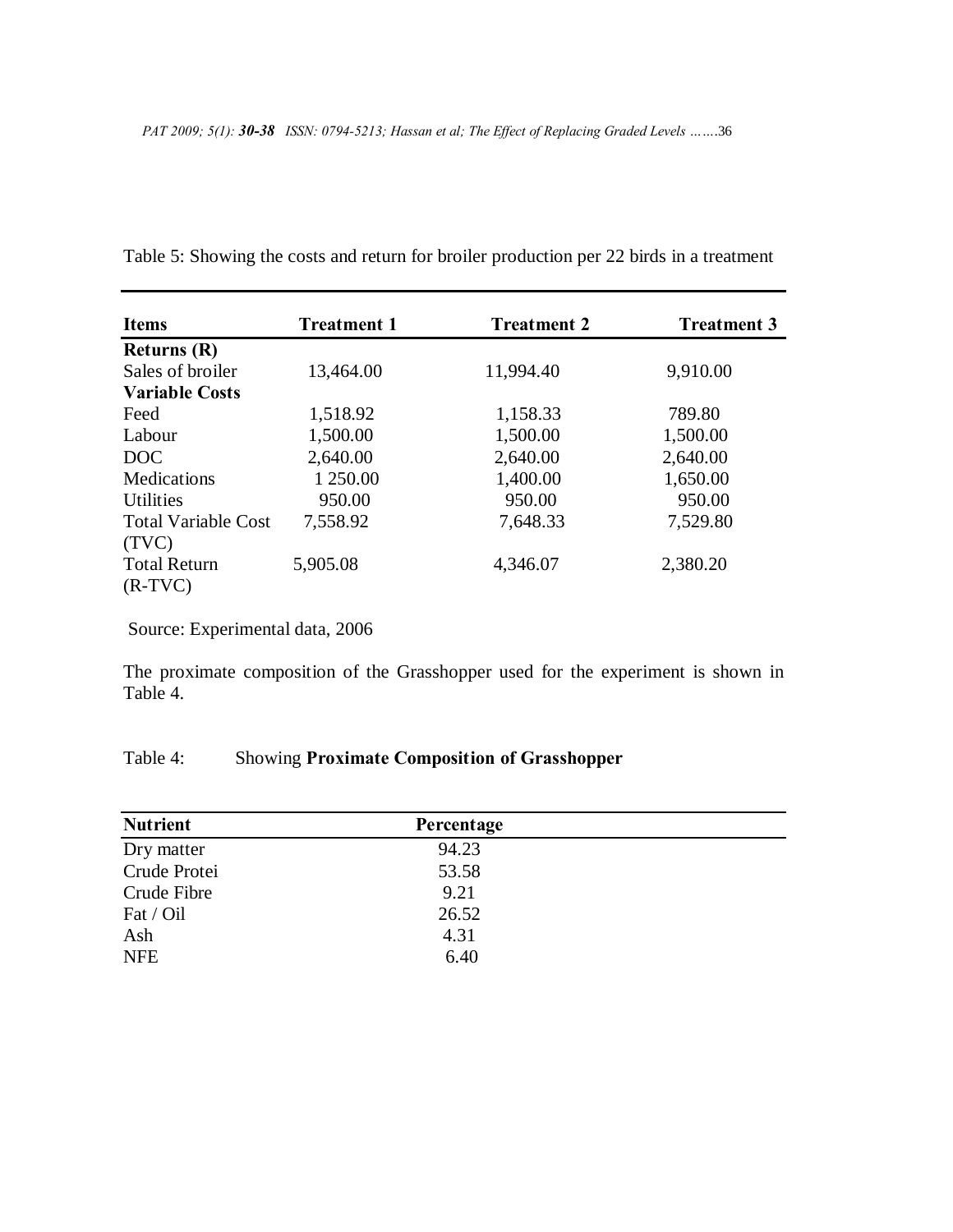### **Conclusions and Recommendations**

- 1) This research suggests that Grasshopper meal can replace significant quantity of fish meal in broiler ration.
- 2) Grasshoppers which are known to have a high capacity for destroying farm crops and causing great financial losses to the farmers especially in the northern parts of Nigeria could be turned into a money-spinning livestock feed ingredient.
- 3) This study recommends that poultry farmers should form cooperative societies to enable them procure the Grasshopper meal in large quantities so as to reduce the high cost involved in procuring the meal especially for the states that are far away from the Grasshopper sources.
- 4) The poultry farmers be taught how to compound their poultry feeds locally as this will go a long way in reducing the cost of feed which forms about 80% of the total cost of production in the poultry industry (Hassan, 2002).

### **REFERENCES**

- Aduku, A.O. (1985):  $\delta$ Practical Livestock Feeds Production in the Tropics Askome & Co. Publishers.
- Ahmed, A.U. (1987):  $\delta A$  study of Molluscus around Bangladesh Agricultural University Campusö. Unpublished M.Sc. Thesis. Bangladesh Agricultural University, Myme Singh.
- Akinsanmi, O. (1973): *Certificate in Agricultural Science*, 1<sup>st</sup> Edition. Longman.
- Balton, S. and Blair, R. (1977): *Poultry Nutrition*, Bulletin No. 174. Ministry of Agriculture, Fisheries and Foods, U.K.
- Esonu, B.O. Iheukwumere, F.C.; Iwuji, T.C; Akanu, N. and Nwugo, O.H. (2003): *Nigerian Journal of Animal Production.* 30 (1): 5-10.
- Hassan, A.A. (2002): Economic Analysis of Egg production in 3 Local Government Area of Kaduna State. Unpublished M.Sc. thesis, Department of Agricultural Economics and Rural Sociology, Ahmadu Bello University, Zaria.
- Kekoocha, C.C. (1985): *Pfizer Poultry Production Handbook*, Macmillan publishers.
- Maichiki, P.W. (2005):  $\delta$ The Effect of Replacing graded levels of fish meal with Grasshopper meal in Poultry diets. Unpublished HND Project. College of Agriculture and Animal Science, Ahmadu Bello University Zaria.
- Nazneen, T.; Isam, M.A.; Howlider, M.A. and Hamid, M.A. (1995). *Indian Veterinary Journal*. Vol. 72 : 346-350.